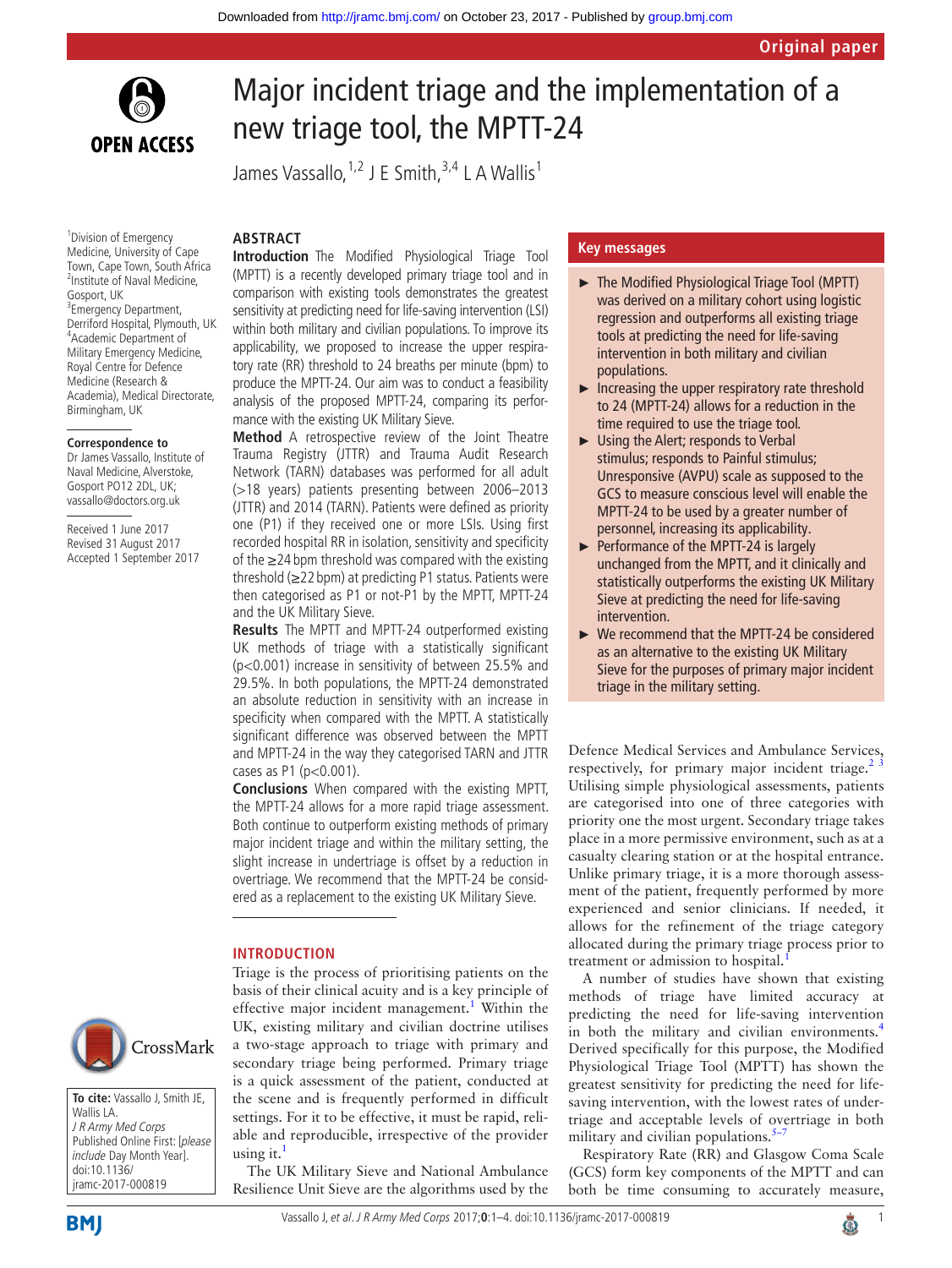# **Original paper**

|                | <b>Intervention</b>                                              |
|----------------|------------------------------------------------------------------|
| 1              | Intubation for actual airway obstruction                         |
| $\overline{2}$ | Intubation for impending airway obstruction                      |
| 3              | Surgical airway for airway obstruction                           |
| 4              | Surgical airway for impending airway obstruction                 |
| 5              | Needle thoracocentesis                                           |
| 6              | Finger thoracostomy                                              |
| 7              | Tube thoracostomy                                                |
| 8              | Application of a chest seal (commercial/improvised)              |
| 9              | Positive Pressure Ventilation for ventilatory inadequacy         |
| 10             | Application of a tourniquet for haemorrhage control              |
| 11             | Use of haemostatic agents for haemorrhage control                |
| 12             | Insertion of an intra-osseous device for resuscitation purposes  |
| 13             | Receiving uncross-matched blood                                  |
| 14             | Receiving $\geq$ 4 units of blood/blood products                 |
| 15             | Administration of tranexamic acid                                |
| 16             | Laparotomy for trauma                                            |
| 17             | Thoracotomy for trauma                                           |
| 18             | Pericardial window for trauma                                    |
| 19             | Surgery to gain proximal vascular control                        |
| 20             | Interventional radiology for haemorrhage control                 |
| 21             | Application of a pelvic binder                                   |
| 22             | ALS/ACLS protocols for a patient in a peri-arrest situation      |
| 23             | ALS/ACLS protocols for a patient in cardiac arrest               |
| 24             | Neurosurgery for the evacuation of an intra-cranial haematoma    |
| 25             | Craniotomy                                                       |
| 26             | <b>Burr Hole Insertion</b>                                       |
| 27             | Spinal nursing for a C1-3 fracture                               |
| 28             | Administration of a seizure-terminating medication               |
| 29             | Active rewarming for initial core temp $<$ 32 $\degree$ celcius  |
| 30             | Passive rewarming for initial core temp $<$ 32 $\degree$ celcius |
| 31             | Correction of low blood glucose                                  |
| 32             | Administration of chemical antidotes                             |

<span id="page-1-0"></span>**Figure 1** Life-saving interventions defining the priority one patient. ACLS, advanced cardiovascular life support.

with significant inter-rater reliability being described previ-ously.<sup>[8](#page-3-4)</sup> We propose to modify the MPTT by increasing the upper respiratory rate threshold to 24 breaths per minute (MPTT-24), allowing providers to more easily do a 15second RR count and multiply by four (or 10seconds and multiply by six), thereby potentially halving the time currently required to use the MPTT. In addition, we have adopted the Alert; responds to Verbal stimulus; responds to Painful stimulus; Unresponsive (AVPU) scale for the purposes of the conscious level assessment, replacing the existing GCS < 14 assessment.<sup>[9 10](#page-3-5)</sup>

Accepting a more pragmatic approach—with a threshold RR which is easily calculated within a shorter time frame—may change the test characteristics of the MPTT. The aim of this study was to conduct a feasibility analysis of the proposed MPTT-24 and compare its test characteristics with both the original MPTT and the existing UK Military Sieve.

## **Materials and methods**

A retrospective review of the Joint Theatre Trauma Registry (JTTR) and Trauma Audit Research Network (TARN) databases was performed for all adult  $(\geq 18$  years) patients presenting between 2006–2013 (JTTR) and 2014 (TARN).

The JTTR holds data on all seriously injured patients treated by UK Defence Medical Services in the deployed setting with continuous data available from 2003. The default entry criterion was a patient who triggered trauma team activation, but this was expanded in 2007 to include all patients with trauma who were returned to the Royal Centre for Defence Medicine for definitive treatment.<sup>5 11</sup> Established in 1988, TARN is the largest trauma database in Europe, collecting data from all trauma receiving hospitals in England and Wales on patients with moderate to severe injuries and contains data from point of injury through to discharge. TARN inclusion criteria include hospital admission >3 days, admission to critical care or death in hospital.<sup>[12 13](#page-3-6)</sup> Patients declared dead at scene and not conveyed to

hospital are not included in the database. Patients were assumed to be non-ambulant due to the nature of the TARN database and its inclusion criteria.<sup>6</sup>

Patients were defined as priority one (P1) if they had received one or more life-saving interventions from a previously defined list, derived through international consensus of experts involved in major incident management [\(Figure](#page-1-0) 1). $<sup>14</sup>$  $<sup>14</sup>$  $<sup>14</sup>$  Using first recorded</sup> hospital RR in isolation, the sensitivity and specificity of the  $\geq 24$ breaths per minute threshold were compared with the existing threshold (≥22 breaths per minute) at predicting P1 status. Patients were then categorised as P1 or not-P1 by the MPTT, the MPTT-24 [\(Figure](#page-2-0) 2) and the UK Military Sieve. A McNemar test was used to determine statistical significance between the triage tools.

## **Ethics statement**

The use of the JTTR was approved by the Medical Directorate, Royal Centre for Defence Medicine. Additionally, as part of a larger programme of work, this study received ethical approval from the Human Research Ethics Committee of the University of Cape Town, the primary academic institution of the lead author (reference 285/2013).

## **Results**

Basic study characteristics are shown in [table](#page-2-1) 1. In both populations, the increased threshold in RR in isolation was associated with an absolute reduction in sensitivity (TARN 11.4%, JTTR 13.5%) and an increase in specificity (TARN 8.9%, JTTR 13.8%). An increase in OR and positive predictive value was observed when using a higher RR for both TARN and JTTR [\(table](#page-3-9) 2).

When incorporated into the MPTT-24, an absolute reduction in sensitivity was observed (TARN 8.9%, JTTR 3.2%) with an increase in specificity. There was a statistically significant difference between the MPTT and MPTT-24 in the way they categorised TARN and JTTR cases as  $P1$  ( $p < 0.001$ ).

The MPTT-24 demonstrated a statistically significant (p<0.001) increase in sensitivity (TARN 25.5%, JTTR 23.5%) over the existing UK Military Sieve in its ability to identify those in need of a life-saving intervention.

## **Discussion**

In this study, we have demonstrated that pragmatic modifications to the MPTT, in the form of the MPTT-24, can be implemented while maintaining comparable performance at predicting the need for life-saving intervention in both civilian and military trauma registry populations. With these modifications, the MPTT-24 continues to outperform the existing UK Military Sieve.

In keeping with the existing UK Military Sieve, $2$  we have included an assessment of catastrophic external haemorrhage in the MPTT-24. While experience of such injuries is likely to be limited in day-to-day civilian trauma care, we note previous European terrorist major incidents (Paris 2015 and London 2007) where the demand for tourniquets was high.<sup>15</sup> In the context of an ongoing Marauding Terrorist Firearms Attack, the ability to provide treatment will be limited; controlling catastrophic external haemorrhage through tourniquets or haemostatic dressings may help to preserve life until the incident becomes more permissive.

The MPTT assesses the patient's conscious level using the GCS, with patients scoring 13 or lower being considered P1. While this represents the optimum threshold of conscious level at predicting need for life-saving intervention, it is not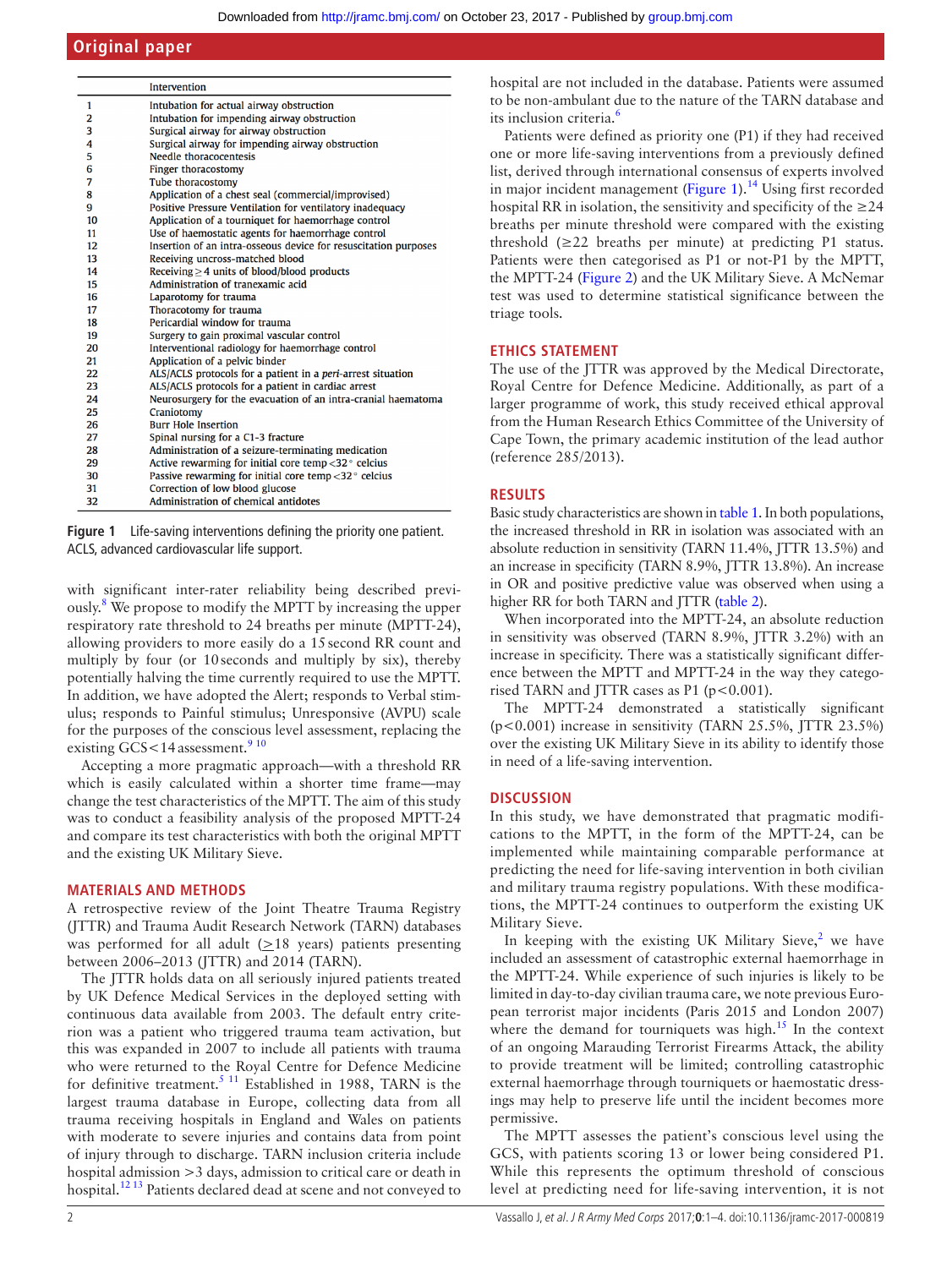

**Figure 2** Modified Physiological Triage Tool (MPTT)-24 algorithm with increased respiratory rate upper threshold (≥24), conscious level assessment using Alert; responds to Verbal stimulus; responds to Painful stimulus; Unresponsive (AVPU scale) and the additional assessment for external catastrophic haemorrhage. Vassallo 2017. CC BY 4.0

<span id="page-2-1"></span>

| Table 1<br>Study characteristics |                                                 |                                              |  |  |  |  |  |
|----------------------------------|-------------------------------------------------|----------------------------------------------|--|--|--|--|--|
|                                  | JTTR (2006-2013)                                | TARN (2006-2014)                             |  |  |  |  |  |
| Number of cases                  | 3654                                            | 127233                                       |  |  |  |  |  |
| Male N, %                        | 3593 (98.3%)                                    | 70747 (55.6%)                                |  |  |  |  |  |
| Age, median (IQR)                | $24(21-29)$                                     | $61.4(43.1 - 80.0)$                          |  |  |  |  |  |
| ISS, median (IQR)                | $5(2-16)$                                       | $9(9-16)$                                    |  |  |  |  |  |
| <b>Mortality</b>                 | 2.1%                                            | 5.7%                                         |  |  |  |  |  |
| Mechanism of injury N,%          | Explosive 2012, 55.1%<br>GSW 1252, 34.3%        | Fall <2 m 18 141, 14.3%<br>RTC 27 915, 21.9% |  |  |  |  |  |
| Injured body region N,%          | Lower limb 1317, 36.0%<br>Upper limb 593, 16.2% | Limb 43 989, 34.6%<br>Head 24 732, 19.4%     |  |  |  |  |  |
| Priority One N,%                 | 1738, 47.6%                                     | 24 791, 19.5%                                |  |  |  |  |  |

GSW, Gun shot wound; JTTR, Joint Theatre Trauma Registry; RTC, Road traffic collision; TARN, Trauma Audit Research Network.

without limitations.<sup>[5](#page-3-3)</sup> Previous studies have demonstrated wide inter-rater reliability when using the GCS. $8$  Calculating the GCS requires familiarity and prior experience with the scale, but even then it can be time consuming. The AVPU score was designed as a rapid assessment of conscious level and is a simpler alternative to the GCS.<sup>[16 17](#page-3-11)</sup> A number of studies have looked at the correlation between GCS and AVPU with agreement that the division between being 'alert' and 'responds to voice' occurs at a median GCS of  $13.^9$  16 18 For the purposes of simplifying the conscious level assessment in the primary triage process, we have replaced 'GCS<14' with 'responds to voice' in the MPTT-24. This pragmatic step should allow users with limited medical training to be able to use the MPTT-24

<span id="page-2-0"></span>with similar results, thus increasing both its usability and applicability in the major incident setting.

A key principle of primary major incident triage is that it can be conducted rapidly and measuring the respiratory rate can be time consuming. By increasing the upper respiratory rate threshold of the MPTT, users are able to measure the respiratory rate over a 15 second period, allowing for a potential reduction in the time required to prioritise patients with the MPTT-24 by up to 15 seconds. If this reduction is applied to a theoretical scenario with 20 patients requiring triage, then up to 5 min could be saved by using the MPTT-24 rather than the MPTT. However, we acknowledge that this increased threshold is unlikely to convey any additional time benefit if users choose to measure the respiratory rate over a 30 second period.

Adopting the MPTT-24 comes at the expense of a reduction in sensitivity and therefore a higher rate of undertriage (1 - sensitivity). Clinically, this increased rate in undertriage is negligible; within the military setting, 30 genuine P1 patients would need to be assessed before an additional patient is undertriaged by the MPTT-24. Likewise, the reduction in overtriage (1 - positive predictive value)is negligible between the MPTT and MPTT-24 and needs even greater number of patients before a difference is observed.

In the civilian setting, the rate of overtriage for both the MPTT-24 and MPTT is high (66.0% and 67.1%, respectively). Although this is comparable to the overall overtriage rate following the London 7/7 attacks  $(64\%)$ ,<sup>19</sup> we acknowledge that if sustained, this level may not be tolerable in the setting of a non-developed system or rural environment.[20](#page-3-13) The MPTT and MPTT-24 were designed for